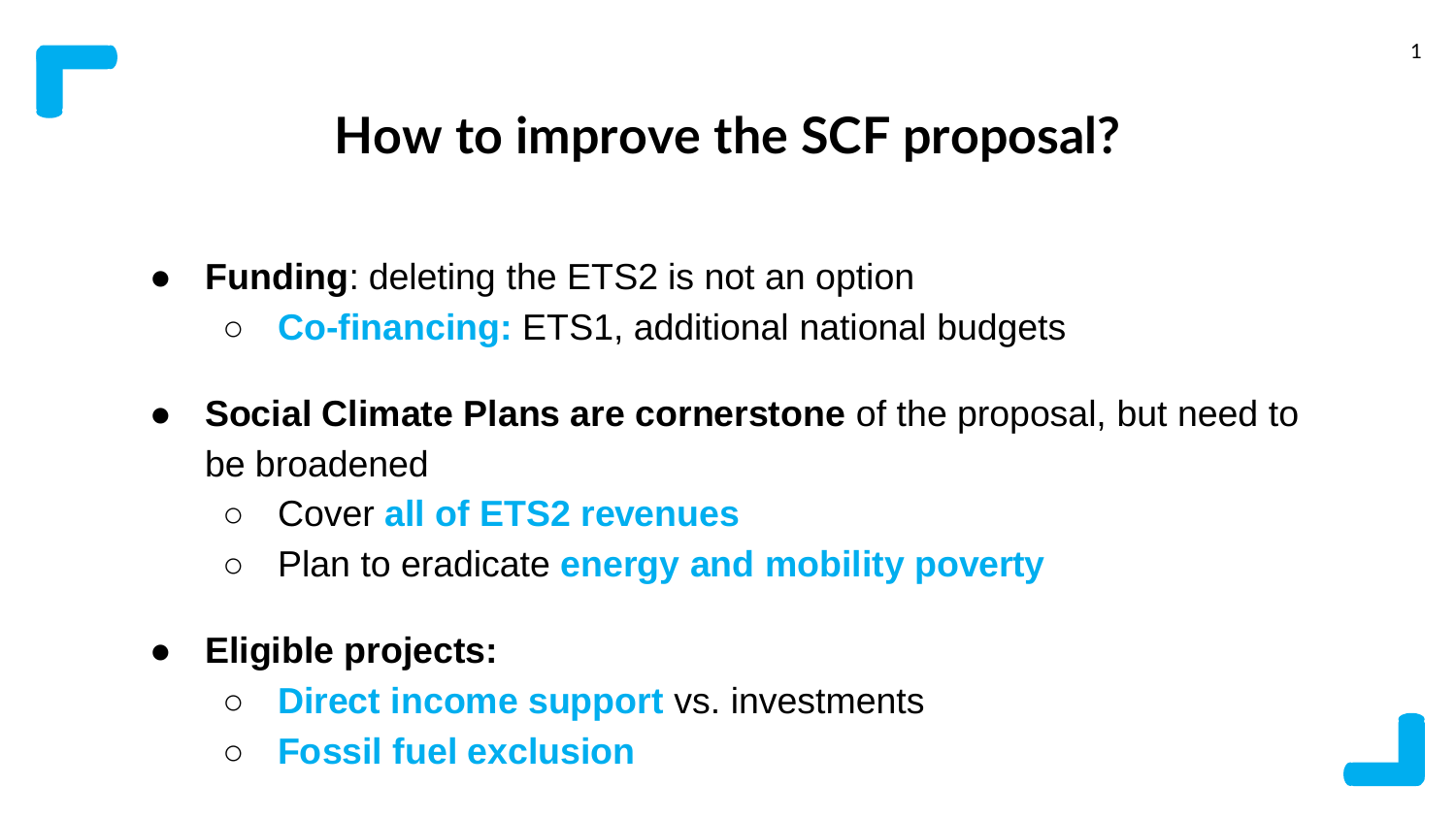## **Funding of SCF**

**ETS2 needed for annual floor budget**

**ETS1 co-financing to scale-up SCF:** 

- **30% of buildings** emissions already included
- **Electricity generation** with impact on energy bills already include
- More and more buildings and cars under ETS1 due to **electrification**
- ETS1 **free allocation** puts inter-societal and -sectoral fairness Green Deal at risk

### **Use Social Climate Plans as lever for additional national funding**

- **More national funding** for e.g. renovations and public transport needed
- Targets and measures towards **eradicating energy and mobility poverty**